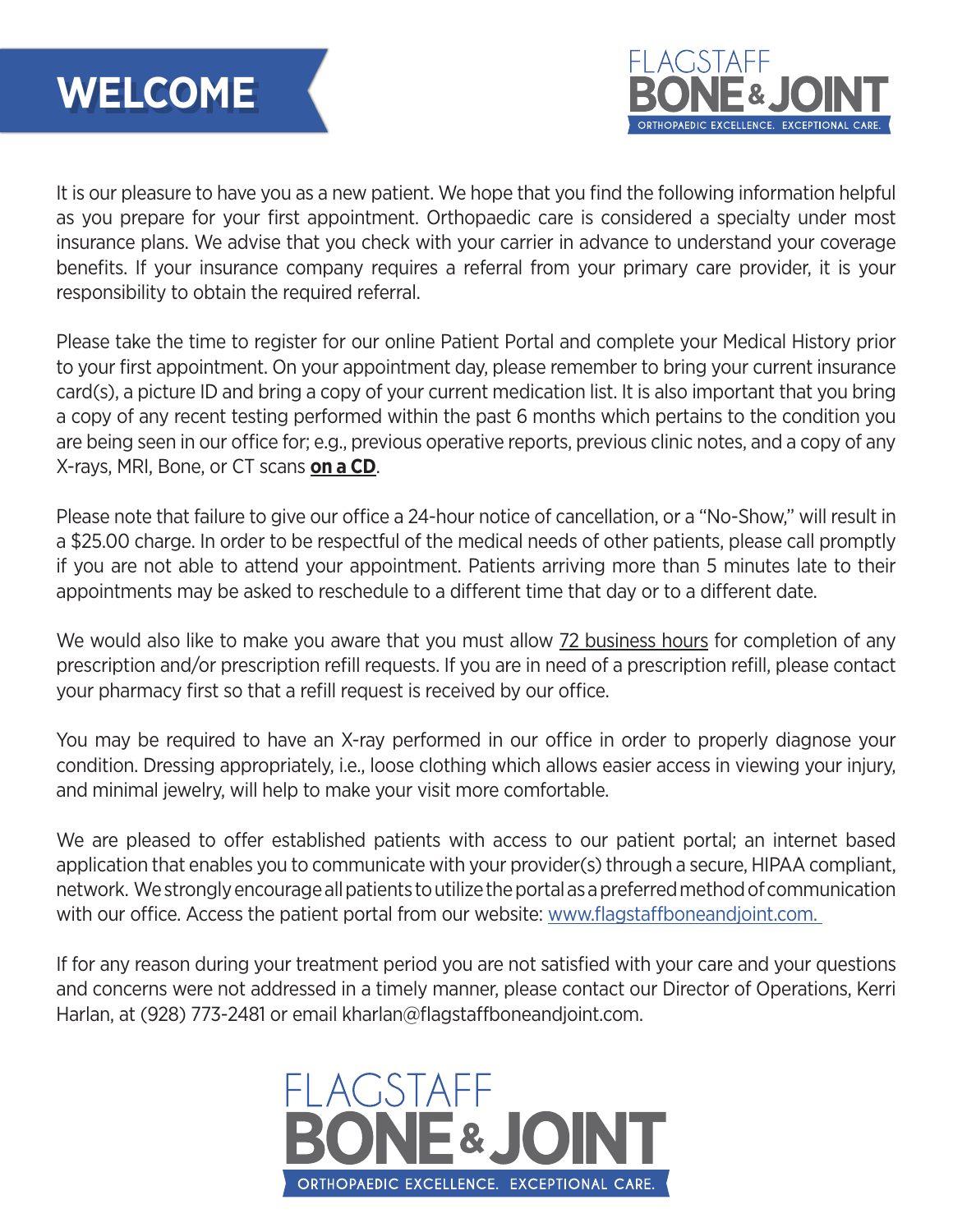# **ONLINE PATIENT RESOURCES 24/7**

 **Access the below online resources from our website:**  www.flagstaffboneandjoint.com

| <b>Online</b><br><b>Appointment</b><br><b>Scheduling</b> | Fast and easy way to make your appointments online                                                                                                                                      |
|----------------------------------------------------------|-----------------------------------------------------------------------------------------------------------------------------------------------------------------------------------------|
| <b>Portal</b><br><b>Messaging</b>                        | Secure messaging allows you to communicate with your<br>care team or our billing department anytime, day or<br>night                                                                    |
| <b>Bill Pay</b>                                          | Secure way to view statements and pay bills                                                                                                                                             |
| <b>Patient</b><br><b>Education</b>                       | <b>Health Articles - example: Tips to get great posture</b><br><b>BLOG</b> - Monthly postings by FBJ providers<br><b>Video Library - Pre-op education videos &amp; procedure videos</b> |
| <b>Forms</b>                                             | <b>New Patient Welcome Packet</b><br><b>Records &amp; Films Request</b>                                                                                                                 |

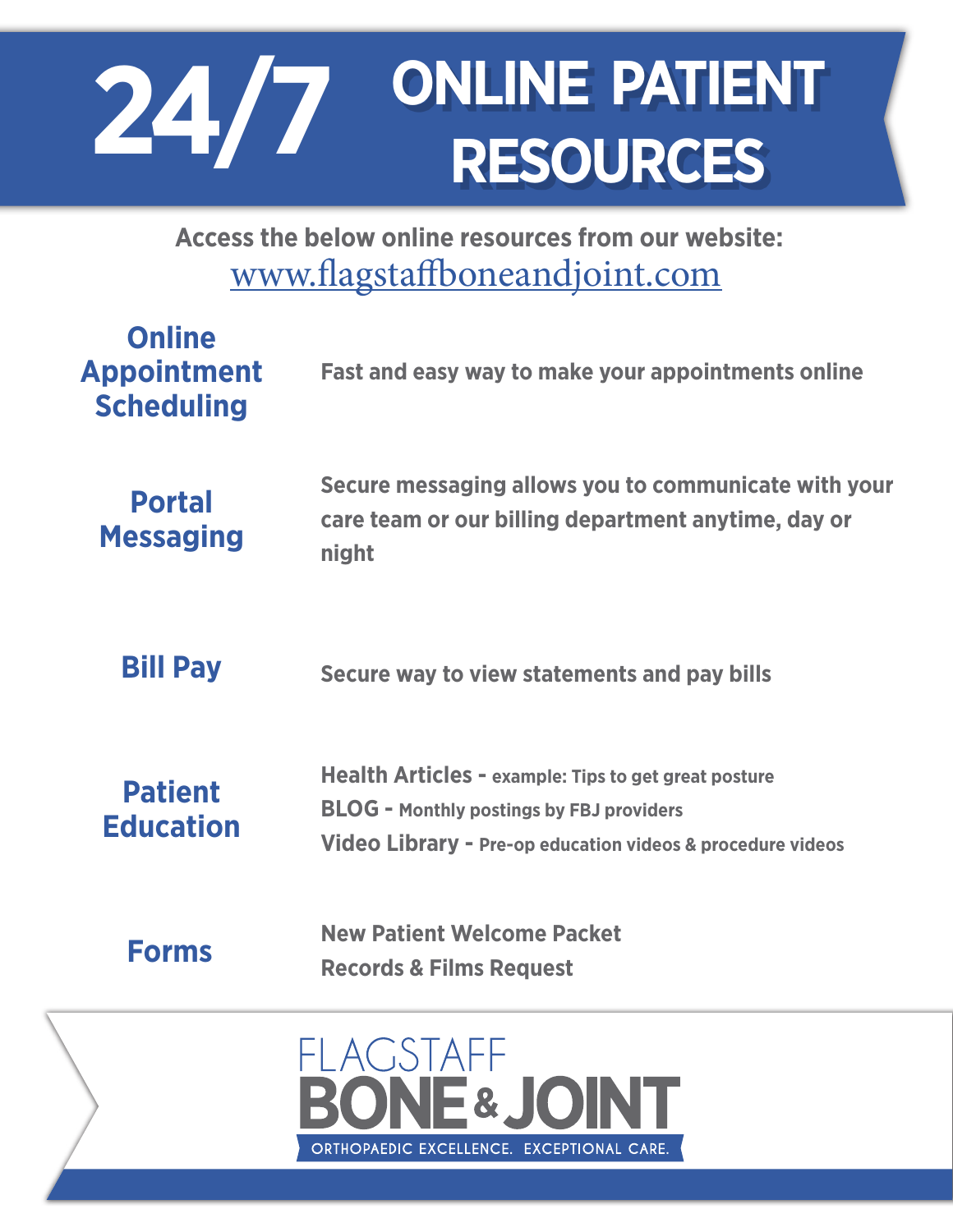# **IMPORTANT CONTACT INFORMATION**



## **Flagstaff Bone & Joint Services**

- **Scheduling & Front Desk** (Flagstaff & Cottonwood Offices): Phone: (928) 773-2280 Fax: (928) 773-2281
- **Scheduling & Front Desk** (Kingman Office) Phone: (928) 692-9668 Fax: (855) 261-6164
- **Billing Department:** Phone: (928) 214-2890 Fax: (928) 773-2126
- **Physical Therapy Services:** Phone: (928) 214-2836 Fax: (928) 773-2281
- **Durable Medical Equipment:** DME is available on-site at time of visit. For questions regarding DME products/services, contact DME Coordinator at (928) 213-6231. For questions regarding custom upper extremity casting, please contact Ariel Coffey, OTR/L, CHT at (928) 214-2836.

# **Other Facilities Flagstaff Bone & Joint May Refer Patients To**

- **SimonMed Imaging:** (928) 223-0200 1000 N. Humphreys, Suite 100, Flagstaff, AZ 86001
- **Flagstaff Medical Center:** Radiology: (928) 773-2138 Cardiology/Respiratory: (928) 773-2211 Labs: (928) 773-2143 1200 N. Beaver Street, Flagstaff, AZ 86001
- **Hanger Prosthetics & Orthotics:** (928) 773-2544 77 W. Forest Ave, Suite 208, Flagstaff, AZ 86001
- **Kingman Regional Medical Center:** Radiology: (928) 692-2727 Cardiology: (928) 681-8724 Labs: (928) 757-0616 3269 Stockton Hill Road, Kingman, AZ 86409
- **Little Colorado Medical Center:** (928) 289-2726 1501 N. Williamson Avenue, Winslow, AZ 86047
- **Northern Arizona Radiology:** (928) 773-2515 77 W. Forest Avenue, Suite 101, Flagstaff, AZ 86001
- **Verde Valley Medical Imaging Center:** (928) 649-1260 340 S. Willard Street, Cottonwood, AZ 86326

# **Surgery Centers**

- **Surgery Center at Flagstaff Bone & Joint:** (928) 440-4610 501 N. Switzer Canyon Drive, Flagstaff, AZ 86001
- **Flagstaff Medical Center Pre-Admission:** (928) 773-2048 1200 N. Beaver Street, Flagstaff, AZ 86001
- **Northern AZ Outpatient Surgery Center (NAHOSC):** (928) 226-3026 1485 N. Turquoise Drive, Flagstaff, AZ 86001
- **Northern AZ Surgery Center (NASC**): (928) 774-3300 1020 N. San Francisco Street, Suite 200, Flagstaff, AZ 86001
- **OASIS:** (602) 797-7700 750 N. 40th Street, Phoenix, AZ 85008
- **The Ambulatory Surgery Center (TASC):** (928) 214-2700 1200 N. Beaver Street, Suite B, Flagstaff, AZ 86001

# **Labs**

- **LabCorp:** (928) 774-0376 1503 S. Yale Street, Suite 100, Flagstaff, AZ 86001
- **Sonora Quest:** (928) 774-8237 1100 N. San Francisco Street, Suite C, Flagstaff, AZ 86001

### **Prescriptions**

#### **Please allow 72 hours for the completion of all refill requests. Additional time may be needed for weekends and holidays.**

- If you need a prescription refill, please contact your pharmacy.
- If you are requesting a prescription due to a change in your symptoms (i.e. increased pain, swelling, new concerns, etc) please contact your provider's Medical Assistant first to discuss, as a new or additional prescription may be needed.
- Prescriptions are given for 8-12 weeks only, depending on the services you receive.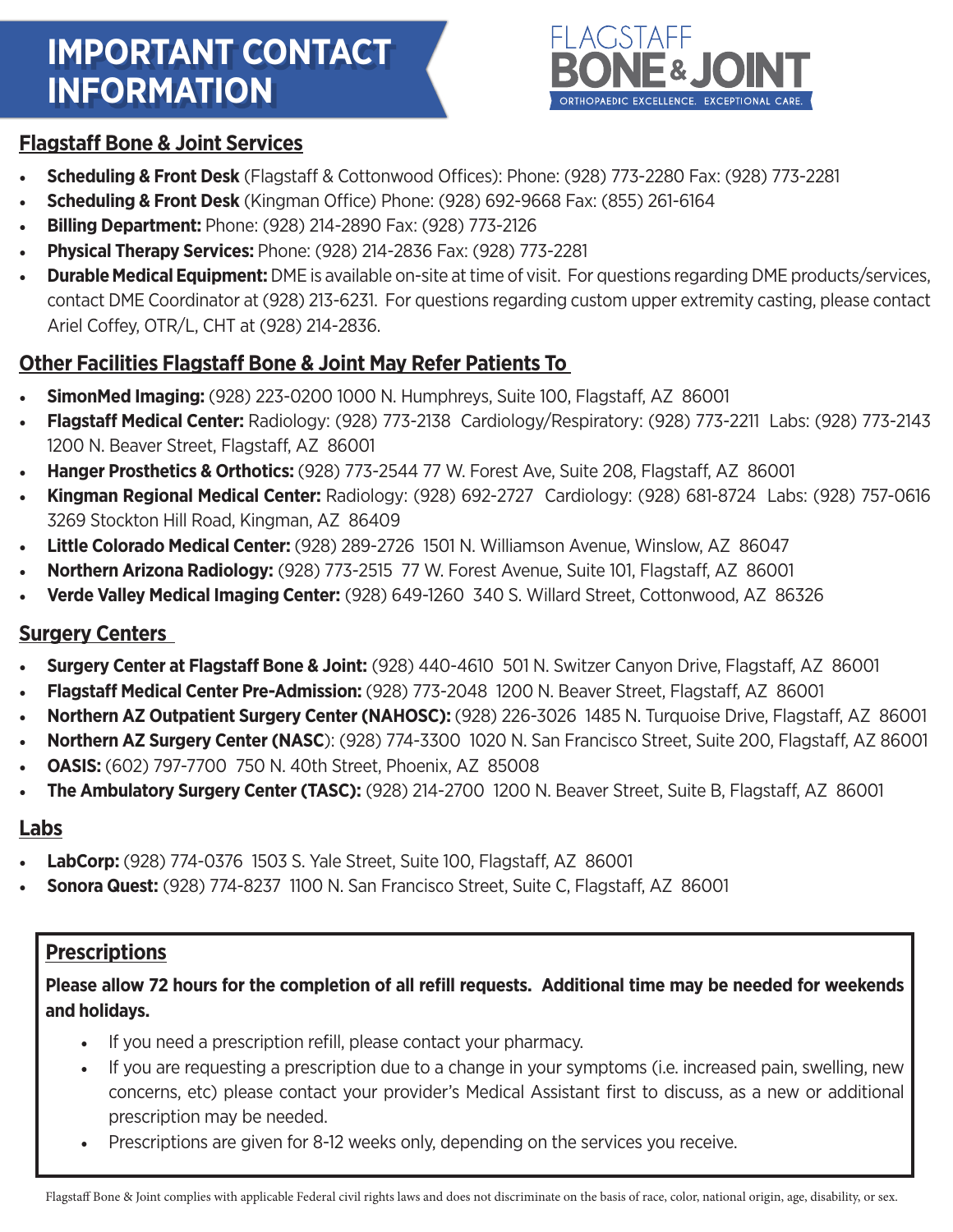# **TELEVISIT POLICY**



A Televisit is the practice of healthcare delivery (diagnosis, consultation, treatment, and transfer of medical data) through an interactive online audio and video communication tool. These video-based appointments are performed from the privacy of the patient's home with their personal smartphone, tablet, laptop, or desktop and allows the patient to interact directly with a Flagstaff Bone and Joint (FBJ) provider.

#### **Benefits of Televisits**

- Convenience for the patients
- Obtain test results and consults from FBJ providers at distant sites
- Improved access to timely care
- Option for high risk patients to decrease their risk of spreading or encountering an infectious disease or condition (Covid-19)

#### **Risks of Televisits**

There are potential risks associated with the use of Televisits. These risks may include, but are not limited to:

- Audio or visual images may not be as good as in person
- The FBJ provider can't utilize the sense of touch to assist in diagnosis, treatment, or therapy
- Delays in medical evaluation and treatment could occur due to failure of video or audio equipment
- Security protocols could fail, causing a breach of privacy of personal medical information

#### **Alternatives**

There are alternative methods of healthcare delivery available and patients have the right to choose one or more of these at any time:

- Travel distance to physically see a FBJ provider. FBJ clinic locations: Flagstaff, Cottonwood, Kingman
- Choose to see a provider closer to the patient's location
- FBJ providers may be able to offer other alternatives to meet the patients needs

#### **Confidentiality**

The laws that protect the privacy and confidentiality of medical information also apply to Televisits. Every reasonable effort will be made to protect the security and confidentiality of patient's medical information. FBJ does not record Televisits. The Televisit is documented similarly to an in-office visit via a FBJ provider encounter note. Patients or a patient's representative has the right to inspect information documented in the provider note during a Televisit.

#### **Option Not to Participate**

Patients have the option to not participate in Televisits at any time within the course of their care. Patients simply need to let our office know they no longer wish to proceed with Televisits.

FBJ providers do not guarantee or assure a specific outcome or result of a Televisit.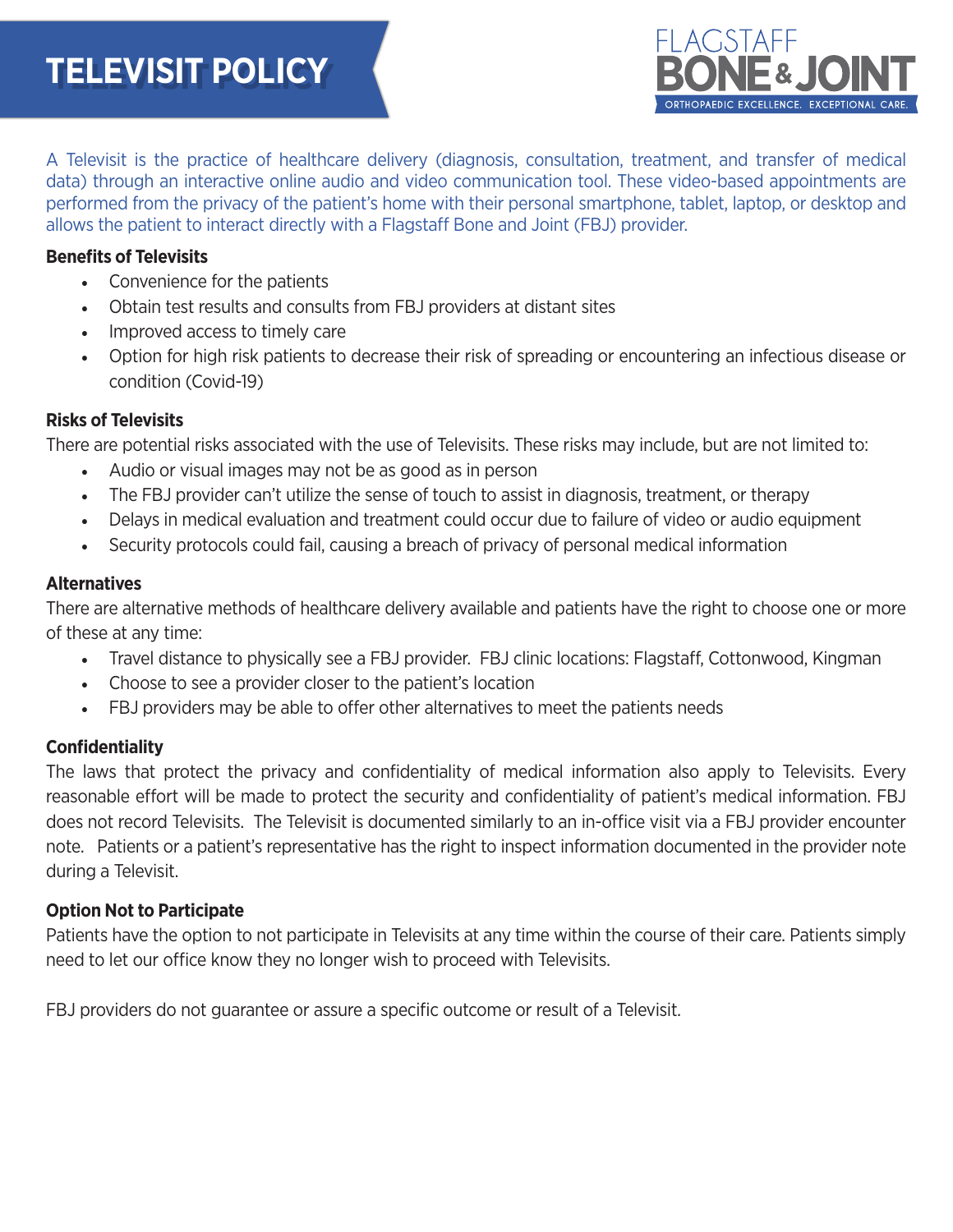# **CONTROLLED SUBSTANCE & PRESCRIPTION REFILL AGREEMENT**



During the course of your treatment at Flagstaff Bone & Joint (FBJ), your physician may prescribe controlled substances. The purpose of this agreement is to protect your access to controlled substances and to protect our ability to prescribe for you. This agreement also outlines FBJ's prescription refill process. Compliance with this agreement will help to ensure that you get the safest and best possible care at our facility.

#### **General**

- 1. You are expected to inform our office of any new medications, medical conditions, and of any adverse reactions you experience from any of the medications that you take.
- 2. You will not get controlled substances from any other healthcare provider without telling them you are taking medications prescribed by FBJ providers. In addition, you will keep FBJ informed of all medications you receive from other physicians. This includes the emergency department at hospitals.
- 3. You agree to not give or sell your medications to any other person or otherwise permit others to have access to your medications. You agree to keep these medications in a secure place.
- 4. You will not alter your medications in any way (for example crushing or chewing tablets). Furthermore, you understand that changing the date, quantity, or strength of medications or altering a prescription in any way, shape, or form is against the law.
- 5. It should be understood that any medical treatment is initially a trial, in that a continued prescription is contingent on evidence of benefit. In addition, you understand that once orthopaedic care is completed, refills of medications may be transferred to your primary care physician. If you do not have a primary care physician at that time, you will have from 1-3 months to find a physician who will take over your care and prescribe your medications.

#### **Refills**

- 1. Your physician at FBJ will not prescribe pain medication unless you have had a surgical procedure by one of FBJ's orthopaedic surgeons. FBJ's orthopaedic surgeons will only provide pain medication during your postsurgical global period.
- 2. **Prescriptions will not be phones in after hours, on weekends, or holidays. No exceptions.**
- 3. **Please call your pharmacy for refill requests at least 3 days prior to your last dose of medication.** Do not wait until the day your medication runs out.
- 4. Refills will not be made if you "run out early." You agree to use your medications at a rate no greater than the prescribed rate unless it is discussed directly with your FBJ physician.
- 5. Refills are contingent upon keeping scheduled appointments and following the FBJ prescription policy. You agree to fully comply with all aspects of your treatment program, including behavioral, medicinal, and physical therapy. Failure to do so may lead to discontinuation of your medication.
- 6. Please use only one pharmacy for refills of your medications, whenever possible. Should the need arise to change pharmacies, our office must be informed. Using the same pharmacy helps assure that the pharmacy will stock your medications for refills and that the pharmacy will know that you have a legitimate need for the medications.

If at any time you are concerned about your medications or side effects of your medication, please call your physician. I understand that if I violate these policies, my controlled substance prescriptions with FBJ may be terminated. I have read the above Controlled Substance and Prescription Refill Agreement and agree to the Terms and Conditions as set forth in the above document.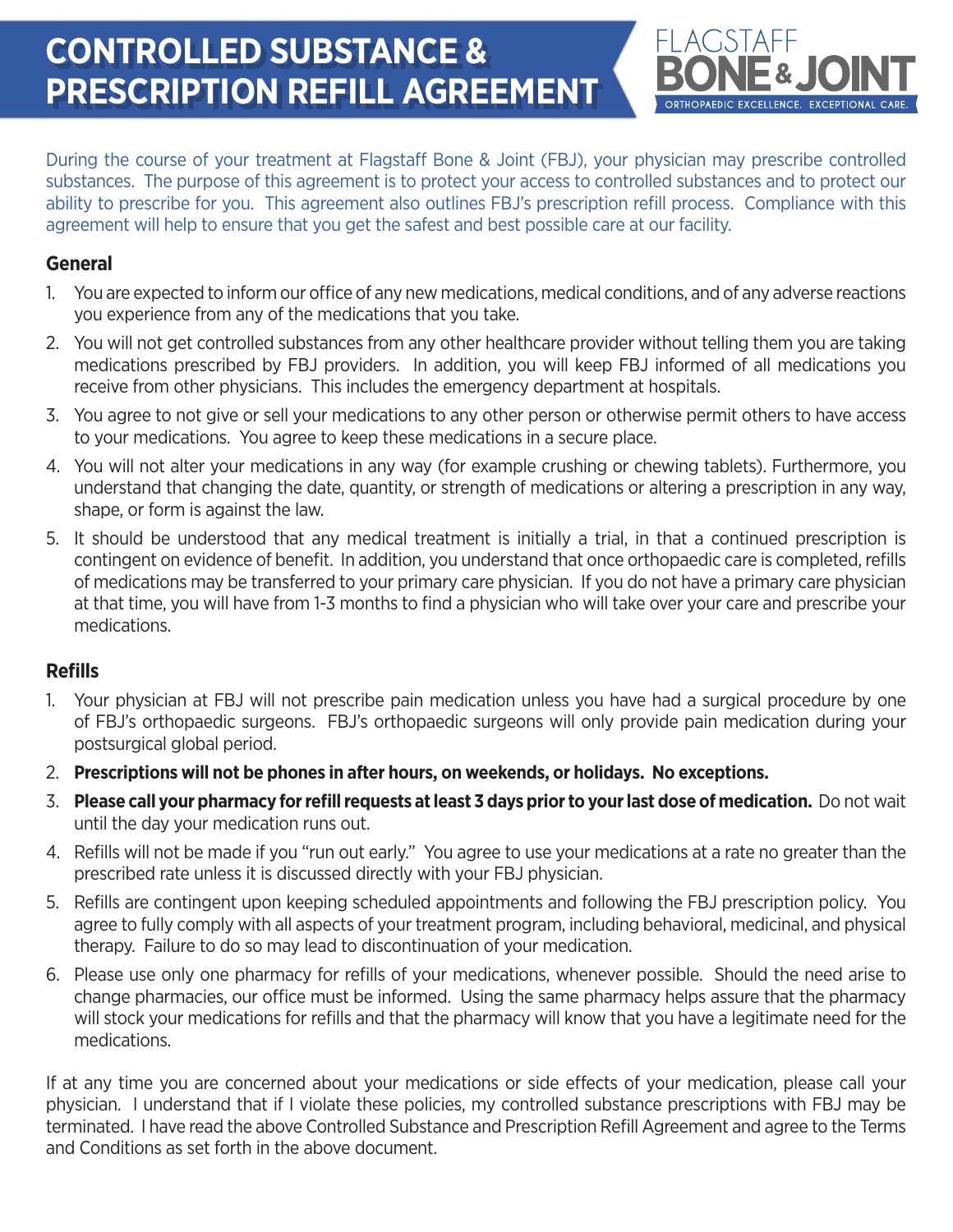# **FINANCIAL POLICY**



Our goal is to provide and maintain a good physician-patient relationship. We regard your complete understanding of your financial responsibilities as an essential element of your care and treatment. Please read each section carefully. If you have any questions, do not hesitate to ask a member of our staff.

#### **Insurance Plans**

Please understand:

- 1. It is your responsibility to keep us updated with your correct insurance information. **Inaccurate or untimely information given to staff that results in denial or non-coverage by your insurance company will result in your responsibility for the charges. If you provide our office with corrected insurance within 90 days of your visit, we will rebill charges on your behalf.**
- 2. It is your responsibility to understand your benefit plan and what services are covered. Not all services provided by our office are covered by every plan. Any service determined to be non-covered by your plan will be your responsibility.
- 3. It is your responsibility to know if a referral or authorization is required to see specialists and if preauthorization is required prior to a procedure.
- 4. *Out-of-network* insurances will be billed as a courtesy, only if you have out-of-network benefits. We cannot accept out-of-network Medicaid or out-of-state HMO policies.
- 5. *Accident/Workers' Compensation:* Patients will be financially responsible for medical services related to accident/workers' comp which are denied. Patients must provide our staff the date of injury, claim number, insurance company, address, phone number, and contact of claims adjuster prior to coming to the office. If accident/workers' comp denies and you have private insurance, they may be billed. If neither accident/ workers' comp nor private insurance pays, you, the patient, are responsible for payment. **Workers' comp outside the state of Arizona is not accepted.**

#### **Financial Responsibility**

- 1. According to your insurance plan, you are responsible for any and all co-payments, deductibles, and coinsurances.
- 2. **Co-payments** are due at the time of service. A **\$5.00 service fee** will be charged in addition to your co-payment if the co-payment is not paid by the end of that business day.
- 3. If you participate with a **high-deductible** health plan, payment is required at the time of service or a deposit toward your visit may be requested until your deductible has been met.
- 4. **Self-pay (no insurance)**, full payment is required at time of service.
- 5. Patient balances are billed immediately on receipt of your insurance plan's explanation of benefits. Your remittance is due within 10 business days upon receipt of bill.
- 6. Balances unpaid for more than 90 days may be turned over to collections to the Law Office of Tevis Reich or TCS collections, unless other arrangements have been made with the billing department. **If your account is turned to collections, you will be responsible for attorney fees, court costs, and the cost of collections and any judgment shall accrue 18% per annum until paid.** Accounts turned to collections may result in dismissal from the practice until full debt is paid.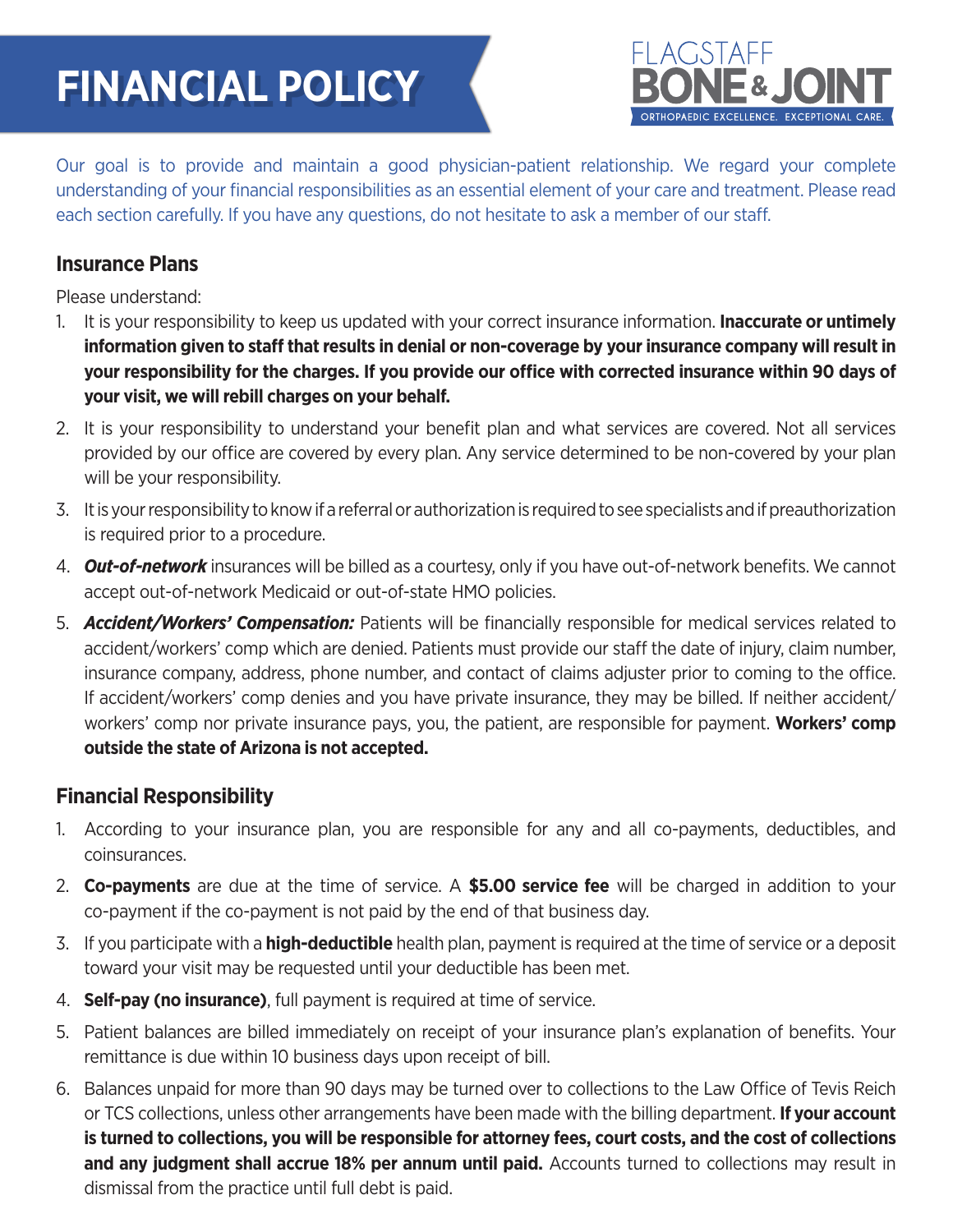- 7. For all services rendered to minor patients, we will look to the accompanying parent or adult for payment at the time of service. It is your responsibility to work out payment for medical care between the custodial and noncustodial parents.
- 8. A \$35.00 fee will be charged for any checks returned for insufficient funds.
- 9. We accept cash, checks, Visa, Discover, Mastercard, and CareCredit financing as forms of payment.

## **Surgical Deposit**

*The decision to proceed with a surgical procedure is often a difficult one. At Flagstaff Bone & Joint, we respect your need for certainty regarding your decision to schedule the procedure. The administrative work involved in booking a procedure is extensive. Just as you would like to be certain of your choice, we also need to know that your decision is well thought out and secure.*

- 1. If you participate with a high deductible plan, a deposit of \$500.00 will be collected when your surgery is scheduled. This deposit will be applied to your balance after your insurance processes the claim. If you owe us nothing after your surgery claim is paid, we will promptly refund your money.
- 2. **Self-pay (no insurance)**, full payment is required at time of service.
- 3. A fee of \$200.00 will be deducted from your deposit if cancellation or rescheduling occurs less than 21 days from surgery date. If there is a medically documented need for cancellation, the fee will be waived and the deposit will be returned.
- 4. You will receive separate bills from the hospital/facility, anesthesia, pathology, and ancillary providers (assistants/co-surgeons). Your surgery scheduler can provide you with contact information to these facilities.
- 5. Post-op "global care" is included for office follow-up care for 90 days beginning the date of surgery. Global care does not cover X-rays, DME, or physical therapy and may be subject to co-pays, coinsurance, or deductibles.
- 6. If you would like to receive a full estimate of out of pocket expenses, please contact our billing office at (928)214-2890.

### **Forms**

Any paperwork or forms not mandated by your health insurance company (i.e., FMLA, short-term disability, etc.) are subject to a \$20.00 completion fee. An additional \$5.00 will be added to forms/paperwork more than 5 pages. This fee must be paid prior to forms being filled out. Completion of all paperwork will take up to 14 days after fee has been paid.

# **No Shows/Late Cancellations**

Missed or late canceled appointments represent a cost to us, to you, and to other patients who could have been seen in the time set aside for you. A fee of \$25 will be charged if notice of cancellation is not provided 24 hours in advance. After a third missed appointment within a 12-month period, the patient will be discharged from the practice due to a failed professional relationship. Cancellations should be 24 hours in advance.

*For purposes of disclosure, our physicians have financial medical affiliations with other medical companies. Please visit our website to see our physicians' financial medical affiliations.*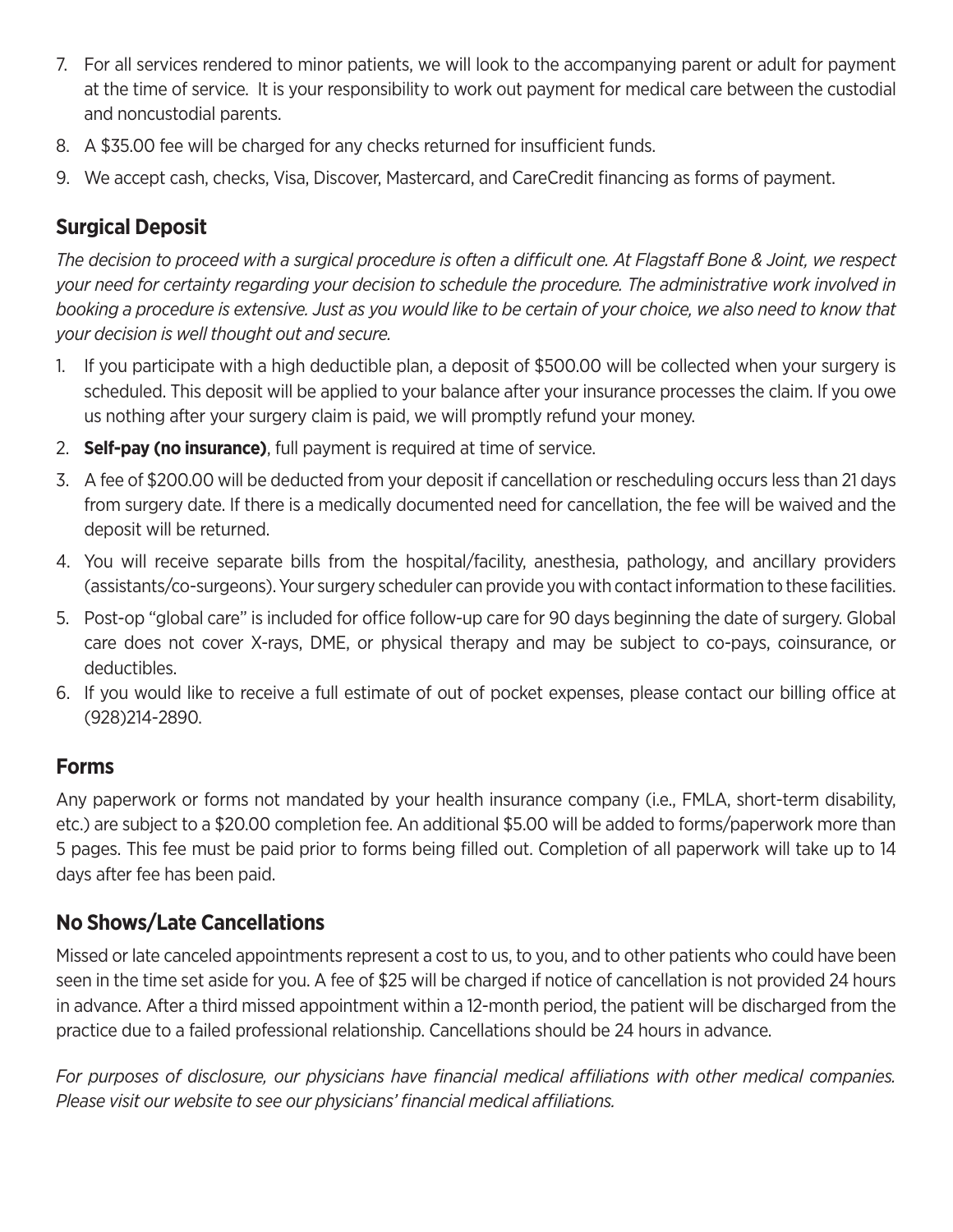# **NOTICE OF PRIVACY PRACTICES**

#### **Effective Date: April 14, 2003**

This notice describes how personal health information about you may be used and disclosed and how you can get access to this information. Please review carefully.

We respect patient confidentiality and only release personal health information about you in accordance with the state and federal law. This notice describes our policies related to the use of the records of your care generated by Flagstaff Bone & Joint (FBJ).

Privacy Contact: If you have any questions about this policy or your rights, contact the Director of Operations at (928) 773-2481

# **USE AND DISCLOSURE OF PROTECTED HEALTH INFORMATION**

In order to effectively provide you care, there are times when we will need to share your personal health information with others beyond FBJ. This includes for:

**Treatment:** With your permission, we may use or disclose personal health information about you to provide, coordinate, or manage your care or any related services, including sharing information with others outside FBJ that we are consulting with or referring you to.

**Payment:** Information will be used to obtain payment for the treatment and services provided. This will include contacting your health insurance company for prior approval of planned treatment or for billing purposes.

**Healthcare Operations:** We may use information about you to coordinate our business activities. This may include setting up your appointments, reviewing your care, and training staff.

**Information Disclosed Without Your Consent:** Under state and federal law, information about you may be disclosed without your consent in the following circumstances:

**Emergencies:** Sufficient information may be shared to address the immediate emergency you are facing.

**Follow-Up Appointments/Care:** We will be contacting you to remind you of future appointments or information about treatment alternatives or other health-related benefits and services that may be of interest to you.

**As Required by Law:** This would include situations where we have a subpoena, court order, or are mandated to provide public health information, such as communicable diseases or suspected abuse and neglect, including child abuse, elder abuse, or institutional abuse.

**Coroners, Funeral Directors:** We may disclose personal health information to a coroner or personal health examiner and funeral directors for the purposes of carrying out their duties.

**Governmental Requirements:** We may disclose information to a health oversight agency for activities authorized by law, such as audits, investigations, inspections, and licensure. There also might be a need to share information with the Food and Drug Administration related to adverse events or product defects. We are also required to share information, if requested, with the Department of Health and Human Services to determine our compliance with federal laws related to healthcare.

**Criminal Activity or Danger to Others:** If a crime is committed on our premises or against our personnel, we may share information with law enforcement officials to apprehend the criminal. We also have the right to involve law enforcement and to warn any potential victims when we believe an immediate danger may exist to someone, or if we believe you present a danger to yourself.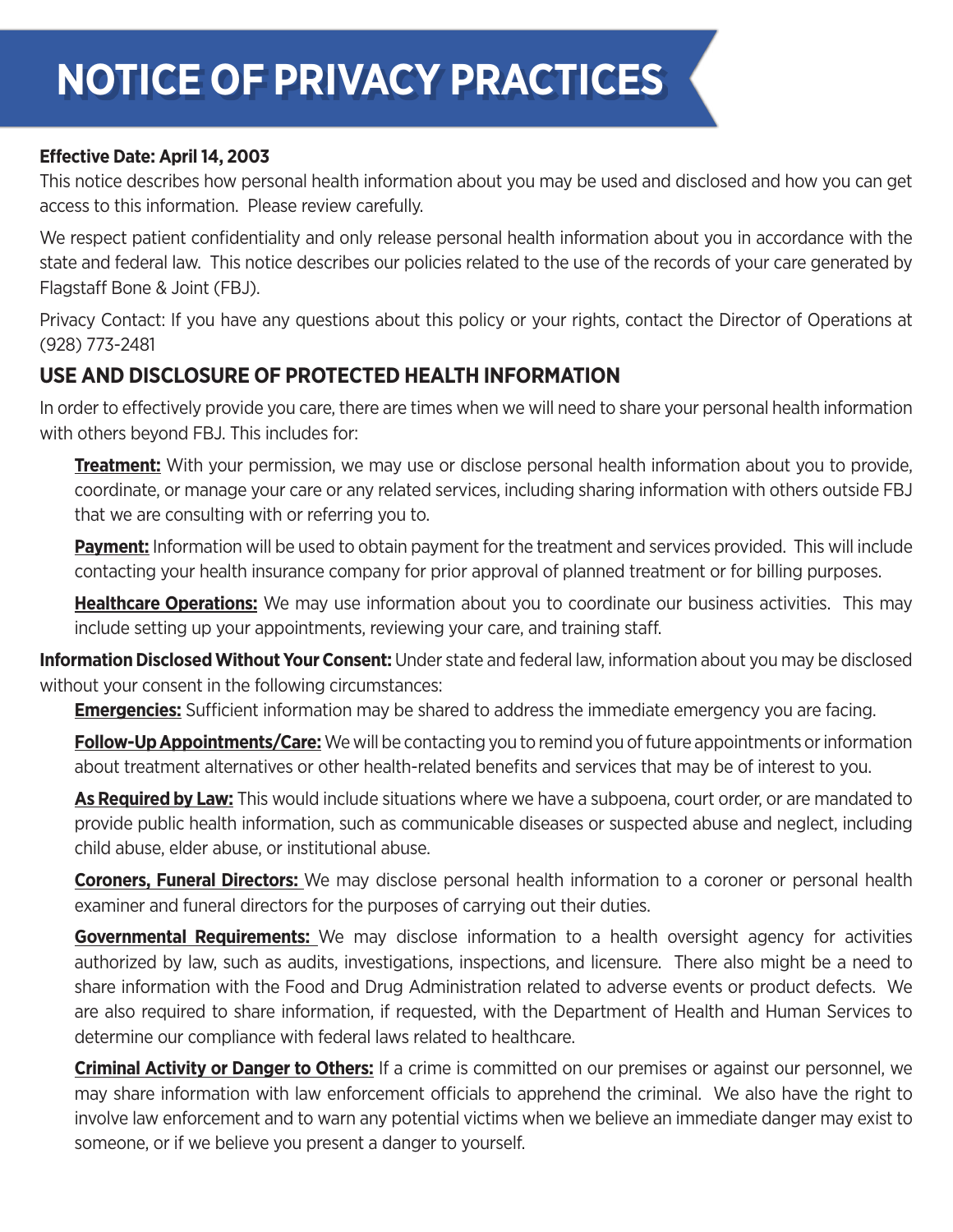#### **PATIENT REQUESTS**

You have the following rights under state and federal law:

**Copy of Record:** You may request to inspect the personal health record FBJ has generated about you. We may charge you a reasonable fee for copying and mailing your records.

**Release of record:** You may consent in writing to release your record to others for any purpose you choose. This could include your attorney, employer, or others who you wish to have knowledge of your care. You may revoke this consent at any time, but only to the extent no action has been taken in reliance on your prior authorization.

**Restriction of Record:** You may ask us not to use or disclose part of the personal health information. This request must be in writing. FBJ is not required to agree to your request if we believe it is in your best interest to permit use and disclosure of the information. The request should be given to the Practice Manager who will consult with the staff involved in your care to determine if the request can be granted.

**Contacting You:** You may request that we send information to another address or by alternative means. We will honor such a request as long as it is reasonable and we are assured it is correct. We have the right to verify that the payment information you are providing is correct. Due to agency policy, we are not able to provide information by email.

**Amending Record:** If you believe that something in your record is incorrect or incomplete, you may request we amend it. To do this, contact the Practice Manager and ask for the Request to Amend Health Information Form. In certain cases, we may deny your request. If we deny your request for an amendment, you have the right to file a statement stating that you disagree with us. We will then add our response and your statement to your record.

**Accounting for Disclosures:** You may request a listing of any disclosures we have made related to your personal health information, except for information we used for treatment, payment, or healthcare operations purposes or that we shared with you or your family, or information that you gave us specific consent to release. It also excludes information we were required to release. To receive information regarding disclosure made for a specific time period, no longer than six years, and after April 14, 2003, please submit your request in writing to our Privacy Coordinator. We will notify you of the cost involved in preparing this list.

**Questions or Complaints:** If you have any questions or complaints, you may contact our Privacy Coordinator in writing at our office for further information. We will not retaliate against you for filing a complaint.

**Changes in Policy:** FBJ reserves the right to change its Privacy Policy based on the needs of FBJ and changes in state and federal law.

**Notice of Privacy Policy Revision Number 1 Effective Date: April 14, 2003 Kerri Harlan, Operations Manager (928) 773-2481** 

**Nondiscrimination Notice:** Flagstaff Bone & Joint complies with applicable Federal civil rights laws and does not discriminate on the basis of race, color, national origin, age, disability, or sex.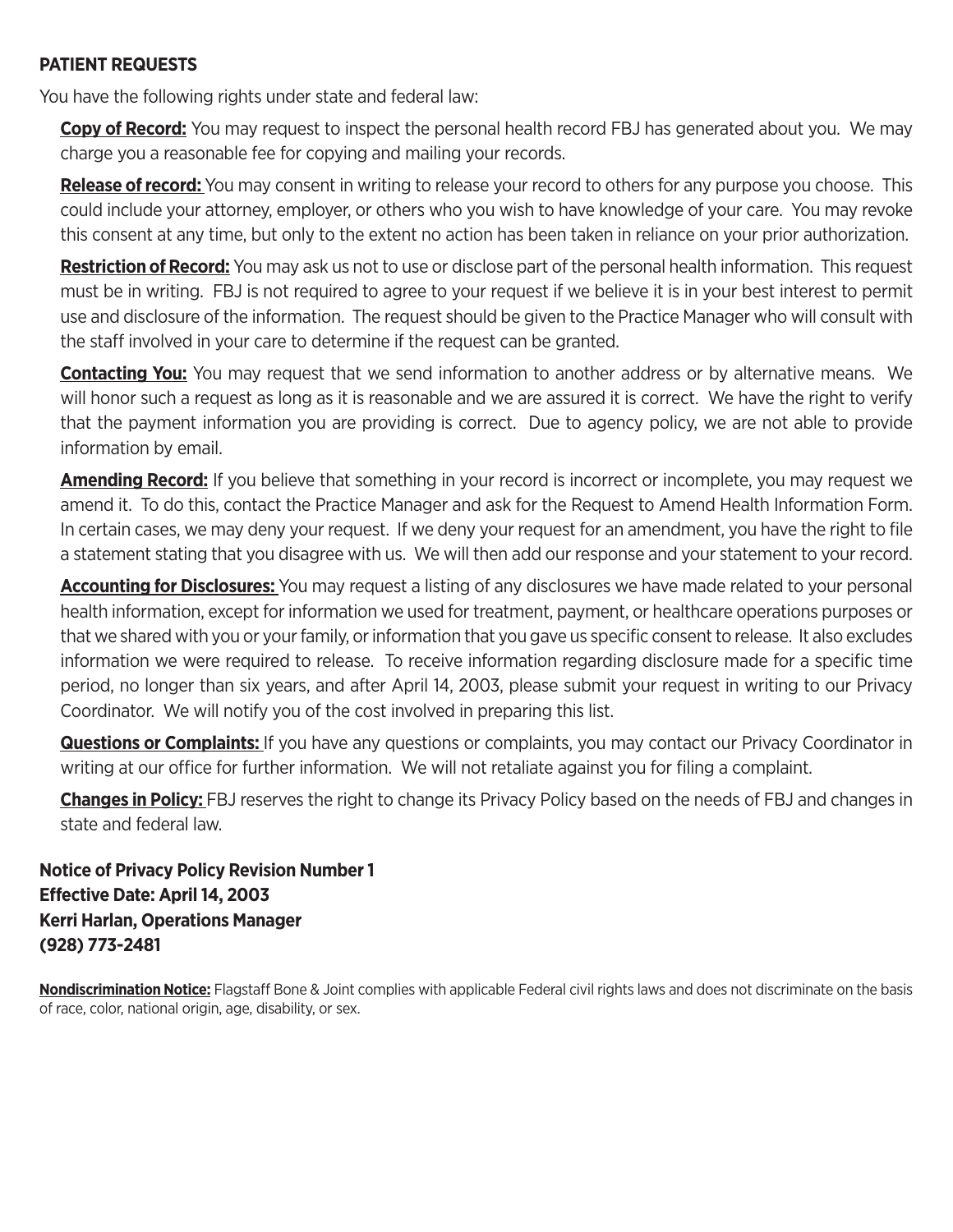# **NOTICE OF HEALTH INFORMATION PRACTICES**



You are receiving this notice because your healthcare provider participates in a non-profit, non-governmental health information exchange (HIE) called Health Current. It will not cost you anything and can help your doctor, healthcare providers, and health plans better coordinate your care by securely sharing your health information. This notice explains how the HIE works and will help you understand your rights regarding the HIE under state and federal law.

# **How does Health Current help you to get better care?**

In a paper-based record system, your health information is mailed or faxed to your doctor, but sometimes these records are lost or don't arrive in time for your appointment. If you allow your health information to be shared through the HIE, your doctors are able to access it electronically in a secure and timely manner.

# **What health information is available through Health Current?**

The following types of health information may be available:

- Hospital records
- Medical history
- Medications
- Allergies
- Lab test results
- Radiology reports
- Clinic and doctor visit information
- Health plan enrollment and eligibility
- Other information helpful

for your treatment

**Who can view your health information through Health Current, and when can it be shared?**

People involved in your care will have access to your health information. This may include your doctors, nurses, other healthcare providers, health plan, and any organization or person who is working on behalf of your healthcare providers and health plan. They may access your information for treatment, care coordination, care or case management, transition of care planning, payment for your treatment, conducting quality assessment and improvement activities, developing clinical guidelines and protocols, conducting patient safety activities, and population health services. Medical examiners, public health authorities, organ procurement organizations, and others may also access health information for certain approved purposes, such as conducting death investigations, public health investigations, and organ, eye, or tissue donation and transplantation, as permitted by applicable law.

Health Current may also use your health information as required by law and as necessary to perform services for healthcare providers, health plans, and others participating with Health Current.

The Health Current Board of Directors can expand the reasons why healthcare providers and others may access your health information in the future as long as the access is permitted by law. That information is on the Health Current website: healthcurrent.org/permitted-use

You also may permit others to access your health information by signing an authorization form. They may only access the health information described in the authorization form for the purposes stated on that form.